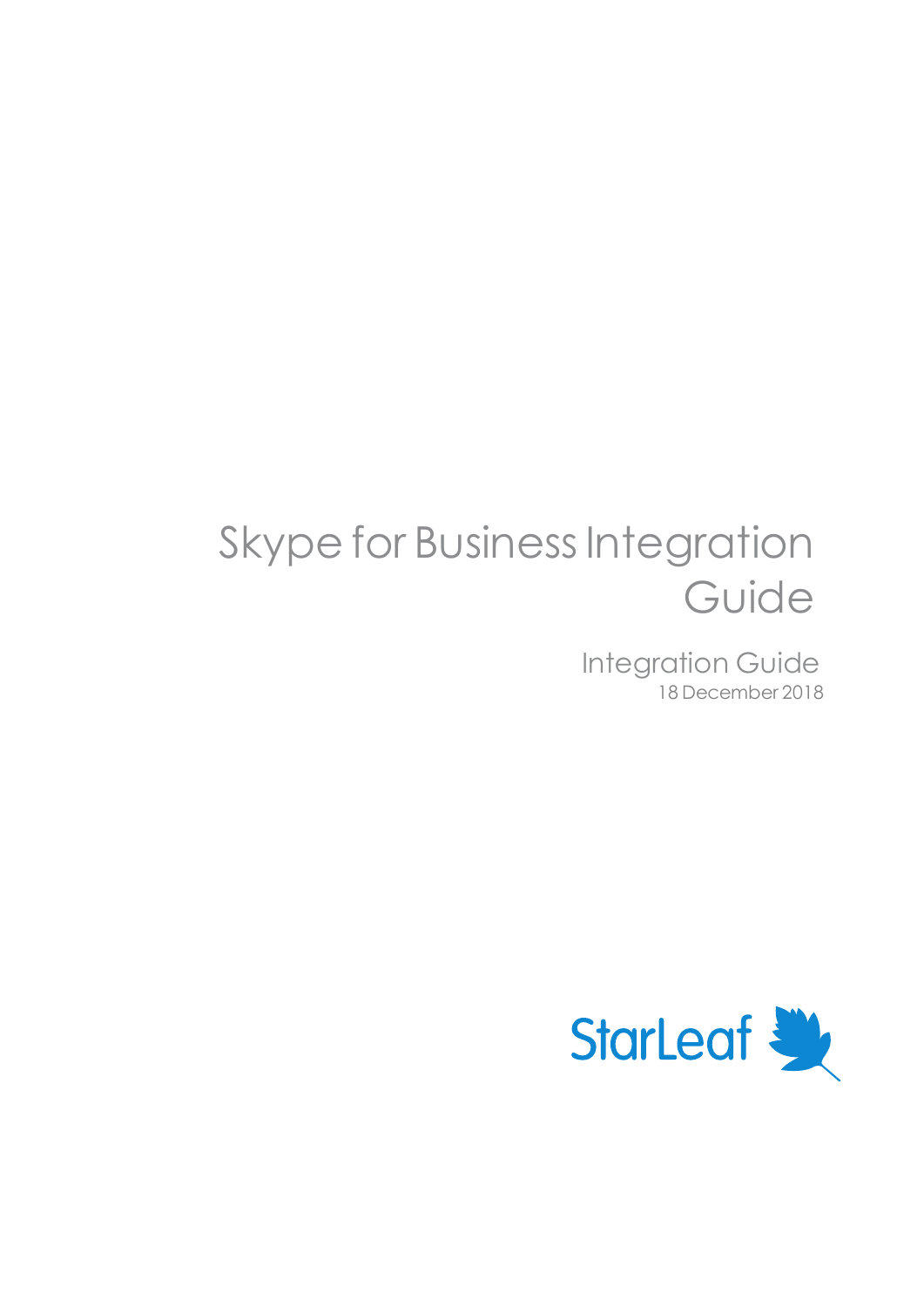# **Contents**

| How to use StarLeaf with Skype for Business Server 2015 3                          |  |
|------------------------------------------------------------------------------------|--|
|                                                                                    |  |
| Step One: Federate between the Skype for Business Server and StarLeaf  3           |  |
|                                                                                    |  |
|                                                                                    |  |
|                                                                                    |  |
|                                                                                    |  |
|                                                                                    |  |
|                                                                                    |  |
|                                                                                    |  |
|                                                                                    |  |
|                                                                                    |  |
|                                                                                    |  |
|                                                                                    |  |
|                                                                                    |  |
|                                                                                    |  |
|                                                                                    |  |
|                                                                                    |  |
| Step three: Configure firewall for communication with 365 servers in the cloud  10 |  |
|                                                                                    |  |
| How to integrate Skype meetings with Exchange room booking and                     |  |
|                                                                                    |  |
| How to configure the Exchange mailbox to redirect meeting invitations to the       |  |
| How to configure the StarLeaf Cloud room system with the exchange email            |  |
|                                                                                    |  |
|                                                                                    |  |
|                                                                                    |  |
|                                                                                    |  |
|                                                                                    |  |
|                                                                                    |  |
|                                                                                    |  |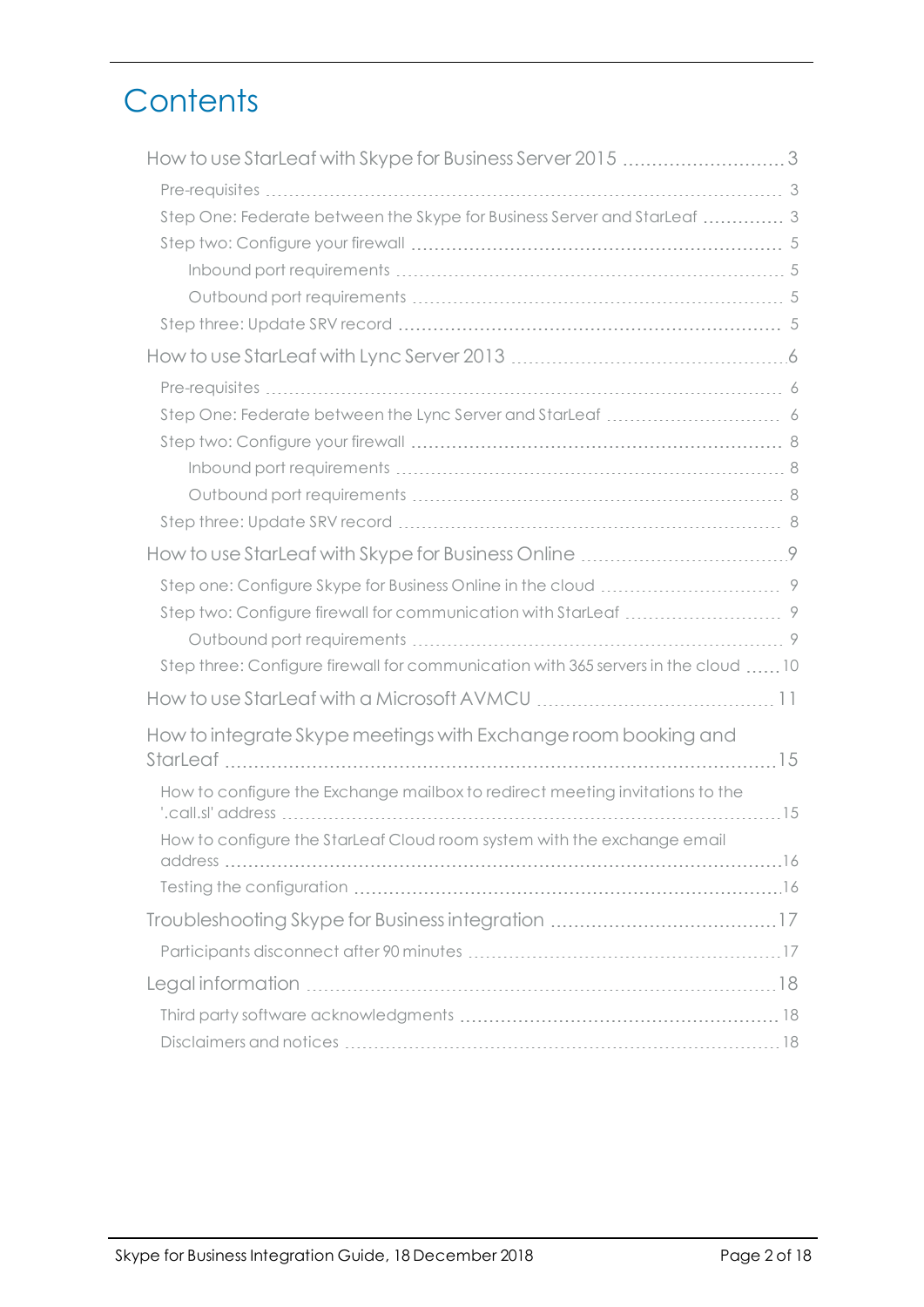# <span id="page-2-0"></span>**How to use StarLeaf with Skype for Business Server 2015**

#### <span id="page-2-1"></span>**Pre-requisites**

To be able to call outside of your Skype for Business deployment, the Skype for Business server requires certain ports to be open on the firewall. Your Edge Server needs to conform to the requirements in Microsoft's Port [summary](https://technet.microsoft.com/en-us/library/gg425891(v=ocs.15).aspx) for the Edge Server.

### <span id="page-2-2"></span>**Step One: Federate between the Skype for Business Server and StarLeaf**

If your Skype for Business deployment is configured as open federation, skip this step and go directly to Step two: [Configure](#page-4-0) your firewall (p5).

If your Skype for Business deployment is not configured as open federation, you need to add your organization's call.sl subdomain (<your organization name>.call.sl) among your list of federated partners. You also need to add the call.sl domain for any other StarLeaf organization that you want to communicate with. This is described here:

- 1. Log in to the Skype for Business Front End or Standard Edition Server and open the Skype for Business Control Panel.
- 2. Go to **Federation and External Access > External Access Policy** and ensure that **Federated User Access** is checked. If not, enable it by clicking on **Edit > Show Details** and check **Enable Communications with Federated users**.

| <b>Skype for Business Server</b><br>$\mathsf{(S)}$ |                                         |                                            |                                        |                                   |                                          |  |
|----------------------------------------------------|-----------------------------------------|--------------------------------------------|----------------------------------------|-----------------------------------|------------------------------------------|--|
| Home                                               | <b>EXTERNAL ACCESS</b><br><b>POLICY</b> | <b>ACCESS EDGE</b><br><b>CONFIGURATION</b> | <b>SIP FEDERATED</b><br><b>DOMAINS</b> | SIP FEDERATED<br><b>PROVIDERS</b> | <b>XMPP FEDERATED</b><br><b>PARTNERS</b> |  |
| <b>Users</b>                                       |                                         |                                            |                                        |                                   |                                          |  |
| Topology                                           |                                         |                                            |                                        | م                                 |                                          |  |
| IM and Presence                                    | <b>∕Edit ▼</b><br><b>ID</b> New ▼       | Refresh                                    |                                        |                                   |                                          |  |
| Persistent Chat                                    | Name<br>$\blacktriangle$                | Scope                                      | Federated user access                  | Remote user access                | Public provider access                   |  |
| <b>Voice Routing</b>                               | Global                                  | Global                                     | √                                      | √                                 | √                                        |  |
| <b>Voice Features</b>                              | 23 All                                  | User                                       | J                                      | J                                 | J                                        |  |
| Response Groups                                    |                                         |                                            |                                        |                                   |                                          |  |
| Conferencing                                       |                                         |                                            |                                        |                                   |                                          |  |
| Clients                                            |                                         |                                            |                                        |                                   |                                          |  |
| Federation and<br>External Accord                  |                                         |                                            |                                        |                                   |                                          |  |

- 3. To enable federation at a system level, select **Access Edge Configuration** from the top navigation.
- 4. Under **Edit Access Edge Configuration**: Select **Enable federation**.



5. To add the StarLeaf Skype for Business domain, go to **SIP Federated Domains** from top naviaation.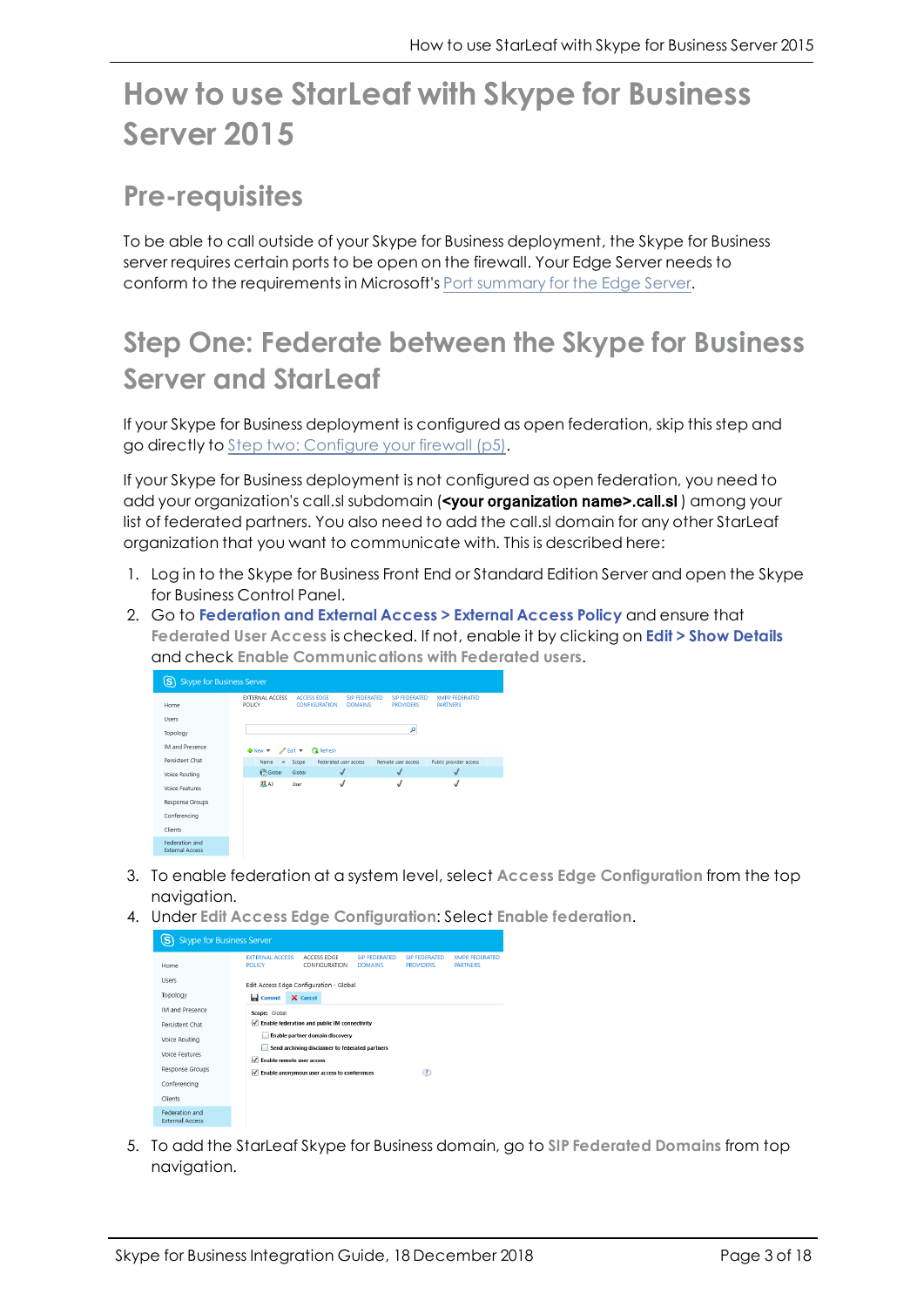6. Now add a new domain pointing to **<organization name>.call.sl** and edge server pointing to <organization name>.call.sl.

| S)<br><b>Skype for Business Server</b>   |                                                |                                            |                                        |                                          |                                          |
|------------------------------------------|------------------------------------------------|--------------------------------------------|----------------------------------------|------------------------------------------|------------------------------------------|
| Home                                     | <b>EXTERNAL ACCESS</b><br><b>POLICY</b>        | <b>ACCESS EDGE</b><br><b>CONFIGURATION</b> | <b>SIP FEDERATED</b><br><b>DOMAINS</b> | <b>SIP FEDERATED</b><br><b>PROVIDERS</b> | <b>XMPP FEDERATED</b><br><b>PARTNERS</b> |
| Users                                    | New SIP Federated Domains                      |                                            |                                        |                                          |                                          |
| <b>Topology</b>                          | <b>Commit</b>                                  | X Cancel                                   |                                        |                                          |                                          |
| IM and Presence                          | <b>Allowed domain</b>                          |                                            |                                        |                                          |                                          |
| Persistent Chat                          | Domain name (or FQDN): *                       |                                            |                                        |                                          |                                          |
| <b>Voice Routing</b>                     | example.call.sl                                |                                            |                                        |                                          |                                          |
| <b>Voice Features</b>                    | Access Edge service (FQDN):<br>example.call.sl |                                            |                                        |                                          |                                          |
| <b>Response Groups</b>                   | Comment:                                       |                                            |                                        |                                          |                                          |
| Conferencing                             | Example StarLeaf Organisation                  |                                            |                                        |                                          |                                          |
| <b>Clients</b>                           |                                                |                                            |                                        |                                          |                                          |
| Federation and<br><b>External Access</b> |                                                |                                            |                                        |                                          |                                          |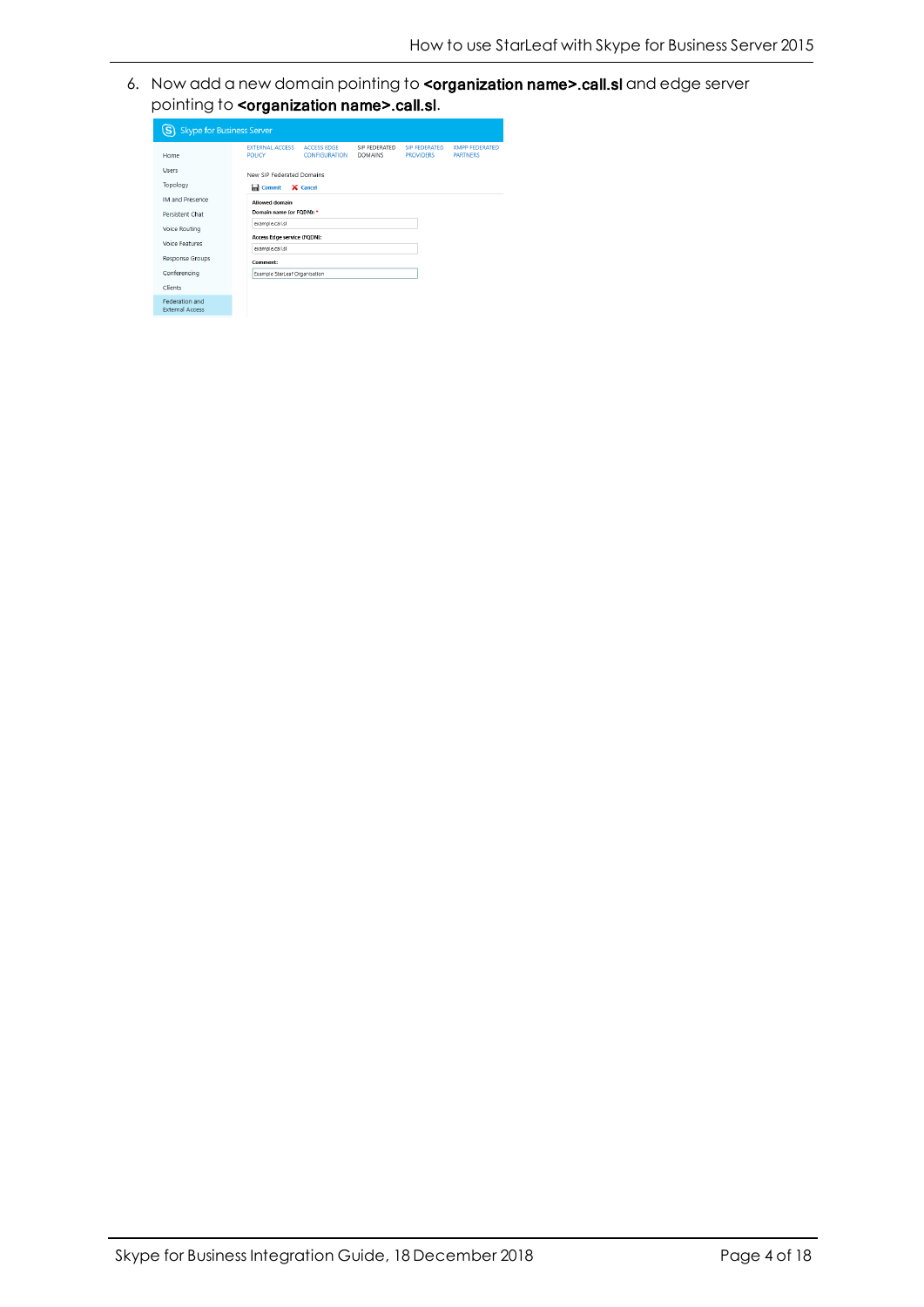## <span id="page-4-0"></span>**Step two: Configure your firewall**

For each StarLeaf domain you wish to call, ensure your firewall allows traffic to/from the organization's <organization name>.call.sl domain in the following tables. This assumes you have a deployment where the ports 50,000 - 59,999 are used for media. If your firewall requires you to use IP addresses rather than DNS names, contact [StarLeaf](mailto:support@starleaf.com) Support for the IP addresses. These port requirements are for connections, not for packet data.

#### <span id="page-4-1"></span>**Inbound port requirements**

| <b>Type</b> | StarLeaf side (source) | <b>Edge server (destination)</b> | Reason         |
|-------------|------------------------|----------------------------------|----------------|
| $\vert$ TCP | Ephemeral (1024-65535) | 5061                             | Call signaling |

#### <span id="page-4-2"></span>**Outbound port requirements**

| <b>Type</b> | Edge server (source)      | <b>StarLeaf side</b><br>(destination) | Reason                                |
|-------------|---------------------------|---------------------------------------|---------------------------------------|
| <b>TCP</b>  | Ephemeral (1024-<br>65535 | 5061                                  | Call signaling                        |
| $UDP^*$     | 50000-59999               | 50000-59999                           | Audio/video media                     |
| <b>TCP</b>  | 50000-59999               | 50000-59999                           | Audio/video and screen-share<br>media |

<span id="page-4-3"></span>\*Recommended for best user experience, but not strictly necessary.

#### **Step three: Update SRV record**

Ensure you have an up-to-date federation SRV record for your Skype for Business domain (Skype for Business server domain). For example, where a domain is **example.com**, the SRV record would be:

#### \_sipfederationtls.\_tcp.example.com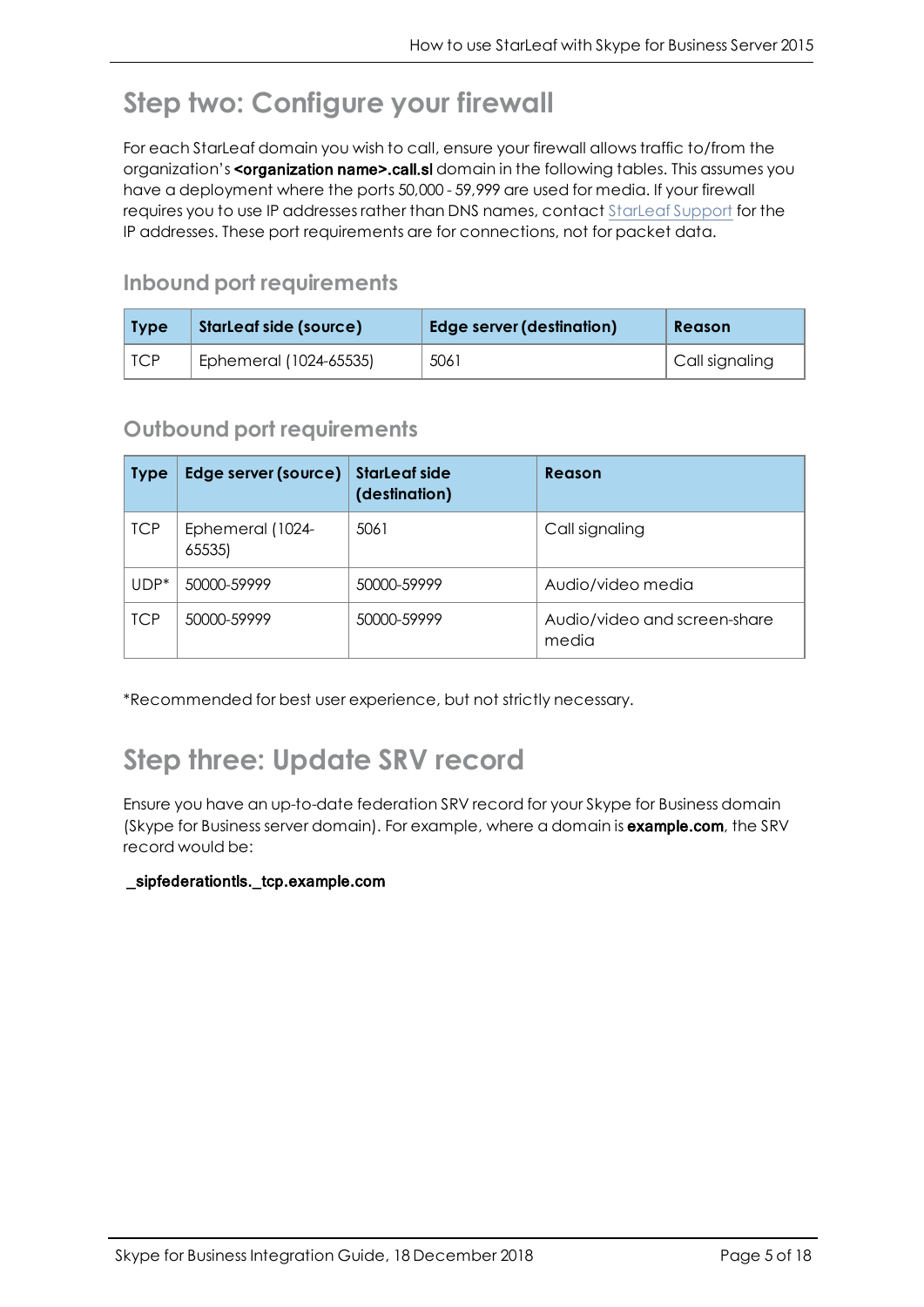# <span id="page-5-1"></span><span id="page-5-0"></span>**How to use StarLeaf with Lync Server 2013**

## **Pre-requisites**

To be able to call outside of your Lync deployment, the Lync server requires certain ports to be open on the firewall. Your Edge Server needs to conform to the requirements in Microsoft's Port [summary](https://technet.microsoft.com/en-us/library/gg425891(v=ocs.15).aspx) for the Edge Server.

### <span id="page-5-2"></span>**Step One: Federate between the Lync Server and StarLeaf**

If your Lync deployment is configured as open federation, skip this step and go directly to Step two: [Configure](#page-7-0) your firewall (p8).

If your Lync deployment is not configured as open federation, you need to add your organization's call.sl subdomain (**<your organization name>.call.sl**) among your list of federated partners. You also need to add the call.sl domain for any other StarLeaf organization that you want to communicate with. This is described here:

- 1. Log in to the Lync Front End or Standard Edition Server and open the Lync Control Panel.
- 2. Go to **Federation and External Access > External Access Policy** and ensure that **Federated User Access** is checked. If not, enable it by clicking on **Edit > Show Details** and check **Enable Communications with Federated users**.

|                             | Lync Server 2013                         |                        |                                            |                       |                         |                         | Administrator Sign out           |
|-----------------------------|------------------------------------------|------------------------|--------------------------------------------|-----------------------|-------------------------|-------------------------|----------------------------------|
|                             |                                          |                        |                                            |                       |                         |                         | 5.0.8308.556   Privacy statement |
| a                           | Home                                     | External Access Policy | Access Edge Configuration                  | SIP Federated Domains | SIP Federated Providers | XMPP Federated Partners |                                  |
| 22.                         | Users                                    |                        |                                            |                       |                         |                         |                                  |
|                             | <b>N</b> Topology                        |                        |                                            |                       | م                       |                         |                                  |
| $\Box$                      | IM and Presence                          | +New ▼ / Edit ▼        | <b>Refresh</b>                             |                       |                         |                         | $\overline{a}$                   |
| $\mathcal{P}$               | Persistent Chat                          | Name.                  | Federated user access<br>$\triangle$ Scope | Remote user access    | Public provider access  |                         |                                  |
| 蚀                           | Voice Routing                            | Global                 | Global                                     | $\checkmark$          | $\checkmark$            |                         |                                  |
| $\mathcal{L}_{\mathcal{A}}$ | Voice Features                           |                        |                                            |                       |                         |                         |                                  |
| 23.                         | Response Groups                          |                        |                                            |                       |                         |                         |                                  |
| Q)                          | Conferencing                             |                        |                                            |                       |                         |                         |                                  |
| 冊                           | <b>Clients</b>                           |                        |                                            |                       |                         |                         |                                  |
| ß.                          | Federation and<br><b>External Access</b> |                        |                                            |                       |                         |                         |                                  |
| 匫                           | Monitoring<br>and Andrieden              |                        |                                            |                       |                         |                         |                                  |

- 3. To enable federation at a system level, select **Access Edge Configuration** from the top navigation.
- 4. Under **Edit Access Edge Configuration**: Select **Enable federation**.



5. To add the StarLeaf Lync domain, go to **SIP Federated Domains** from top navigation.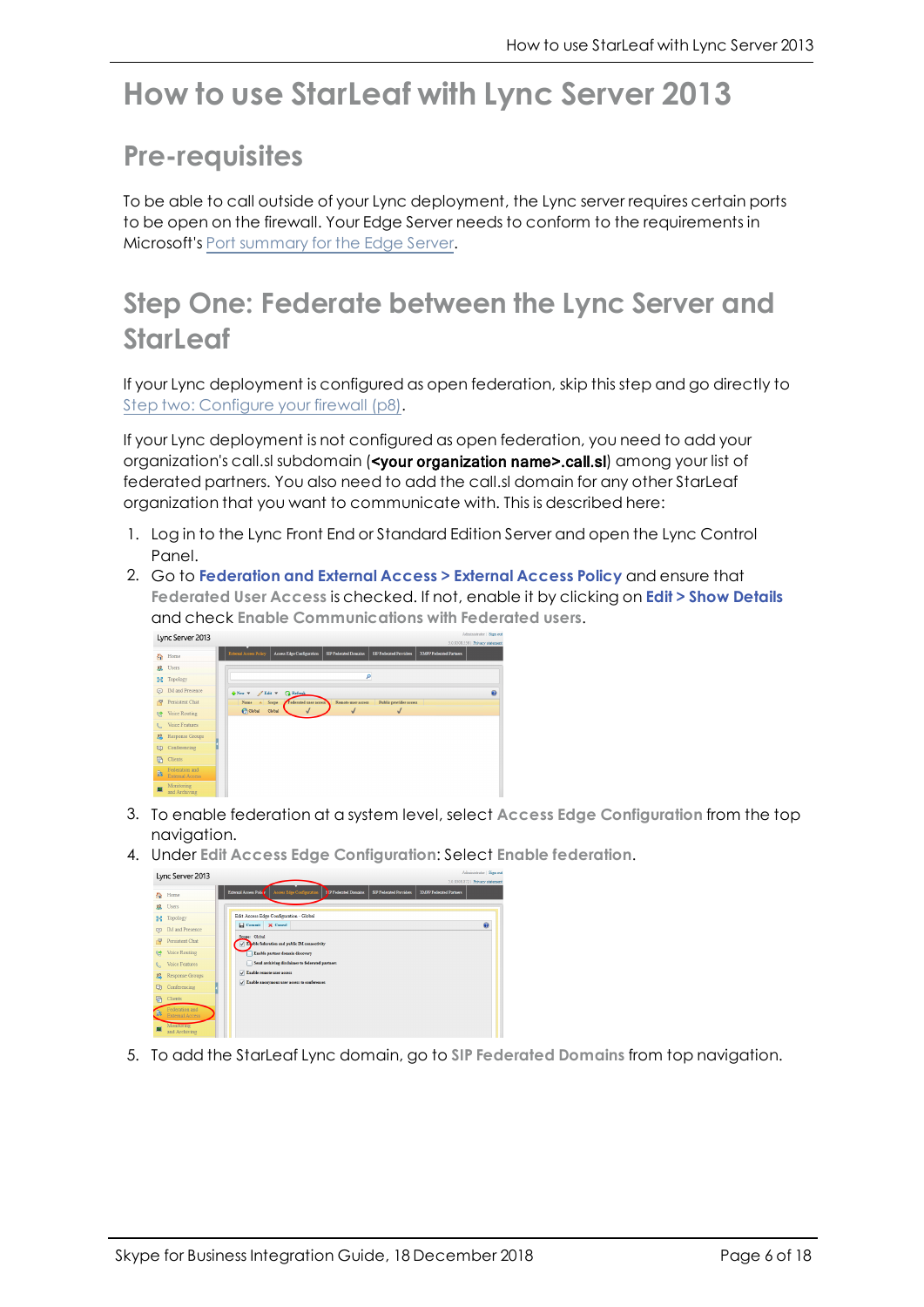6. Now add a new domain pointing to **<organization name>.call.sl** and edge server pointing to <organization name>.call.sl.

|         | Lync Server 2013                         |                                                   |                           |                                                 |                         | Administrator   Sign out         |
|---------|------------------------------------------|---------------------------------------------------|---------------------------|-------------------------------------------------|-------------------------|----------------------------------|
|         |                                          |                                                   |                           |                                                 |                         | 5.0.8308.556   Privacy statement |
| 棆       | Home                                     | <b>External Access Policy</b>                     | Access Edge Configuration | SIP Federated Domains   a P Federated Providers | XMPP Federated Partners |                                  |
| 23.     | Users                                    |                                                   |                           |                                                 |                         |                                  |
| 题       | Topology                                 | New Off Coderated Domains                         |                           |                                                 |                         |                                  |
| $\Box$  | IM and Presence                          | <b>Commit</b>                                     | X Cancel                  |                                                 |                         | $\boldsymbol{\Omega}$            |
| $\circ$ | Persistent Chat                          | <b>Allowed</b> domain<br>Domain name (or FQDN): * |                           |                                                 |                         |                                  |
| 啓       | Voice Routing                            | example.call.sl                                   |                           |                                                 |                         |                                  |
| R,      | Voice Features                           | Access Edge service (FQDN):<br>example.call.sl    |                           |                                                 |                         |                                  |
| 32      | Response Groups                          | Comment:                                          |                           |                                                 |                         |                                  |
| ⊕       | Conferencing                             | Example StarLeaf consmission                      |                           |                                                 |                         |                                  |
| e       | <b>Clients</b>                           |                                                   |                           |                                                 |                         |                                  |
| Ī.      | Federation and<br><b>External Access</b> |                                                   |                           |                                                 |                         |                                  |
|         | Monitoring<br>and Archiving              |                                                   |                           |                                                 |                         |                                  |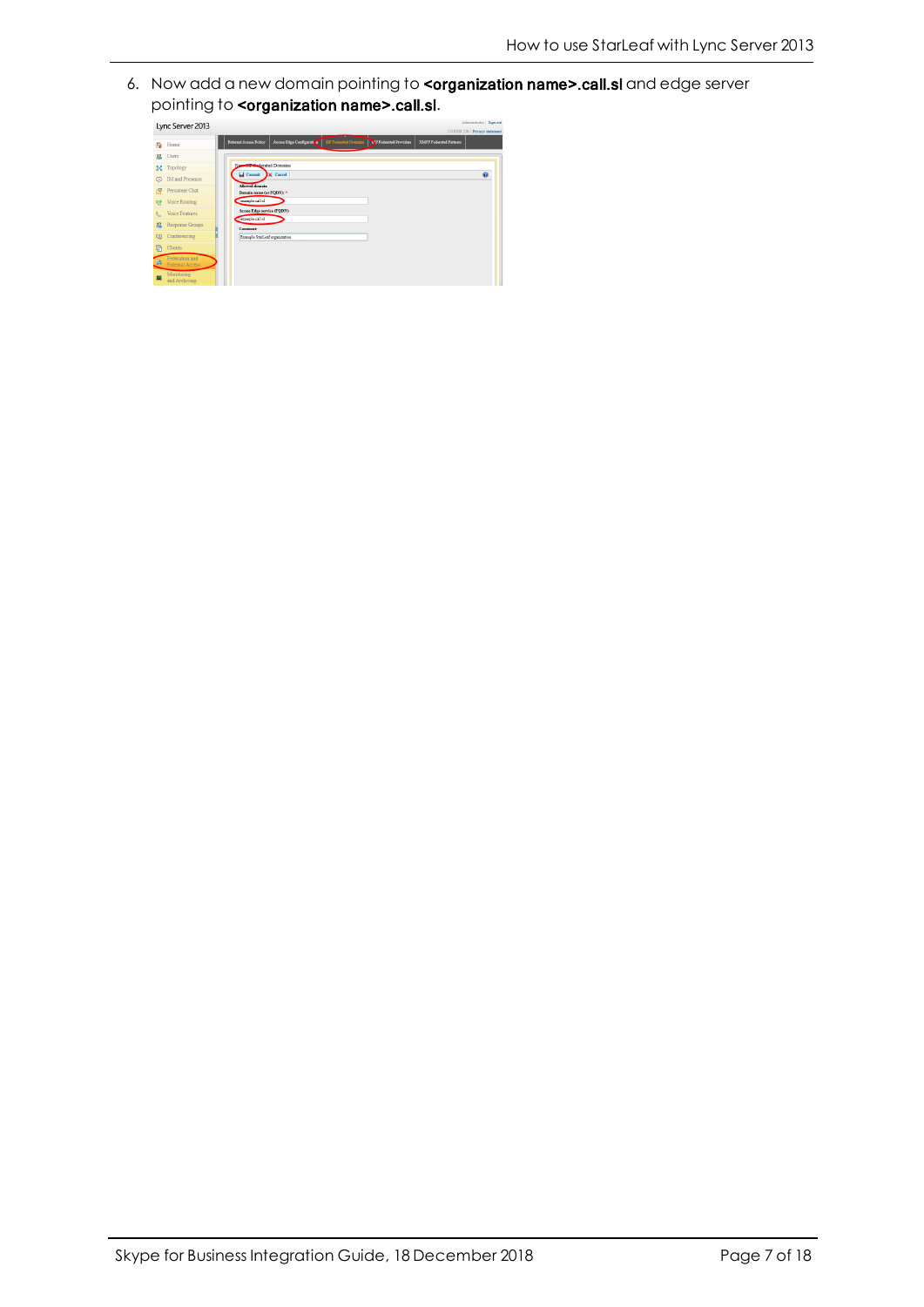## <span id="page-7-0"></span>**Step two: Configure your firewall**

For each StarLeaf domain you wish to call, ensure your firewall allows traffic to/from the organization's <organization name>.call.sl domain in the following tables. This assumes you have a deployment where the ports 50,000 - 59,999 are used for media. If your firewall requires you to use IP addresses rather than DNS names, contact [StarLeaf](mailto:support@starleaf.com) Support for the IP addresses. These port requirements are for connections, not for packet data.

#### <span id="page-7-1"></span>**Inbound port requirements**

| <b>Type</b> | StarLeaf side (source) | <b>Edge server (destination)</b> | Reason         |
|-------------|------------------------|----------------------------------|----------------|
| $\vert$ TCP | Ephemeral (1024-65535) | 5061                             | Call signaling |

#### <span id="page-7-2"></span>**Outbound port requirements**

| <b>Type</b> | Edge server (source)      | <b>StarLeaf side</b><br>(destination) | Reason                                |
|-------------|---------------------------|---------------------------------------|---------------------------------------|
| <b>TCP</b>  | Ephemeral (1024-<br>65535 | 5061                                  | Call signaling                        |
| $UDP^*$     | 50000-59999               | 50000-59999                           | Audio/video media                     |
| <b>TCP</b>  | 50000-59999               | 50000-59999                           | Audio/video and screen-share<br>media |

<span id="page-7-3"></span>\*Recommended for best user experience, but not strictly necessary.

#### **Step three: Update SRV record**

Ensure you have an up-to-date federation SRV record for your Lync domain (Lync server domain). For example, where a domain is **example.com**, the SRV record would be:

\_sipfederationtls.\_tcp.example.com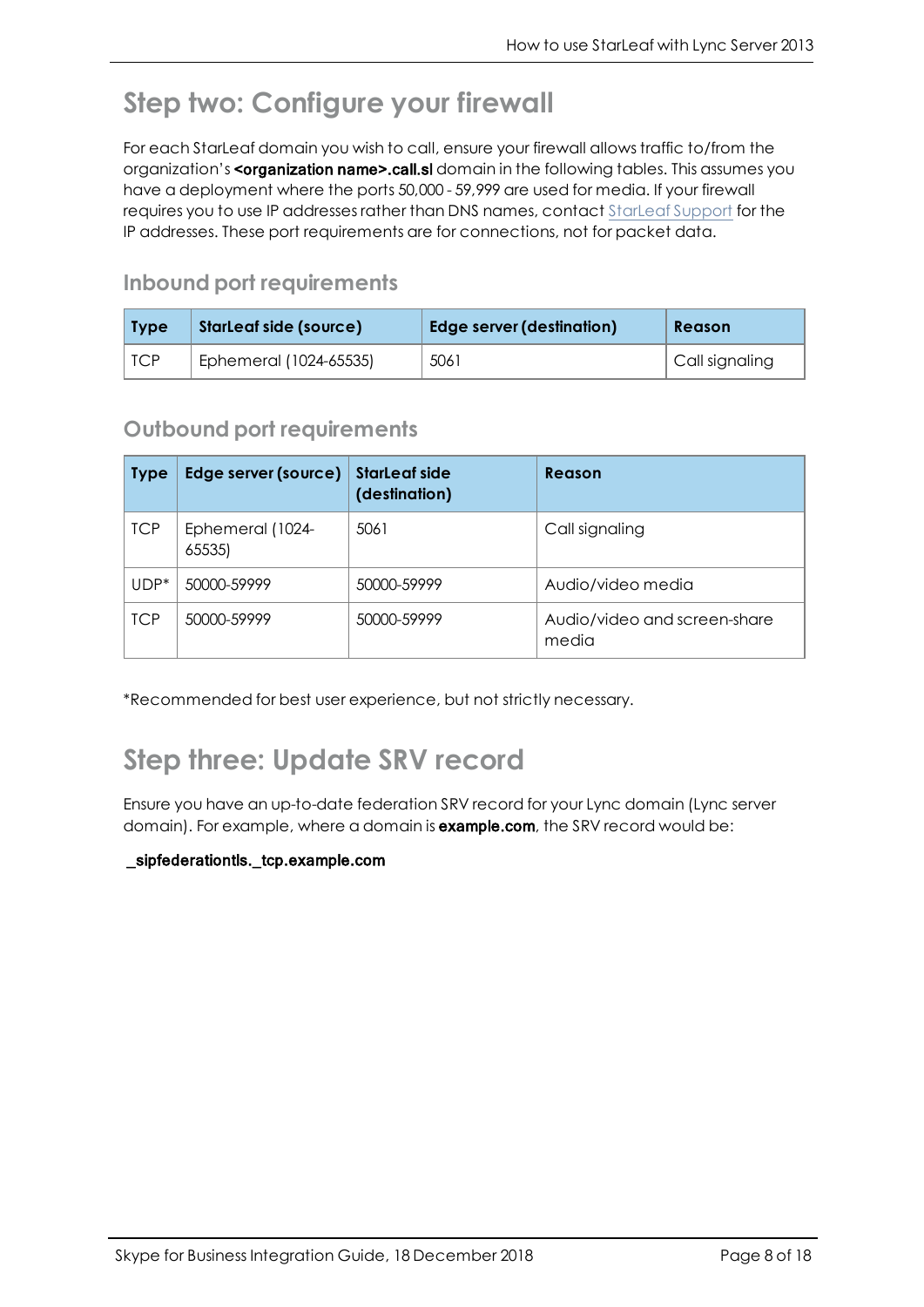# <span id="page-8-0"></span>**How to use StarLeaf with Skype for Business Online**

### <span id="page-8-1"></span>**Step one: Configure Skype for Business Online in the cloud**

For your own StarLeaf organization, and for all other StarLeaf organizations with which you want to communicate, you need to ensure that Skype for Business Online (Office 365) allows communication as follows:

- 1. Log in to **portal.microsoftonline.com** as an administrator for the Skype for Business organization.
- 2. Click on the **Admin** tile. This takes you to the Admin center.
- 3. Click on **Admin centers > Skype for Business** in the left-side panel. This takes you to the Skype for Business admin center.
- 4. Click on **Organization** then click on the **external communications** tab. Either:
	- a. Configure external access to **On except for blocked domains** and ensure **<organization name>.call.sl** is NOT present in the blocked or allowed domains table. or
	- b. Configure external access to **On only for allowed domains** and ensure <organization name>.call.sl IS present in the blocked or allowed domains table. or
	- c. Configure external access to **Off completely**. However, StarLeaf does not recommend this option as it is a security risk.

**Note:** You must allow up to 24 hours for the changes to the **external communications** settings to take effect before you contact StarLeaf technical support.

### <span id="page-8-2"></span>**Step two: Configure firewall for communication with StarLeaf**

For each StarLeaf domain you wish to call, ensure your firewall allows traffic to/from the organization's **<organization name>.call.sl** domain on the following in the following tables. If your firewall requires you to use IP addresses rather than DNS names, contact [StarLeaf](mailto:support@starleaf.com) [Support](mailto:support@starleaf.com) for the IP addresses. The following requirements are for outbound connections. Your firewall should also allow packets to flow inbound on established and related connections.

#### <span id="page-8-3"></span>**Outbound port requirements**

| From 365 Client   | To StarLeaf Cloud | Reason               |
|-------------------|-------------------|----------------------|
| UDP 50000-50059   | UDP 50000-59999   | Audio/video media    |
| I TCP 50000-50059 | TCP 50000-59999   | l Screen-share media |

**Note:** This configuration allows media to flow directly to StarLeaf Cloud to provide the best experience for the end user. If this configuration isn't applied, you need to follow step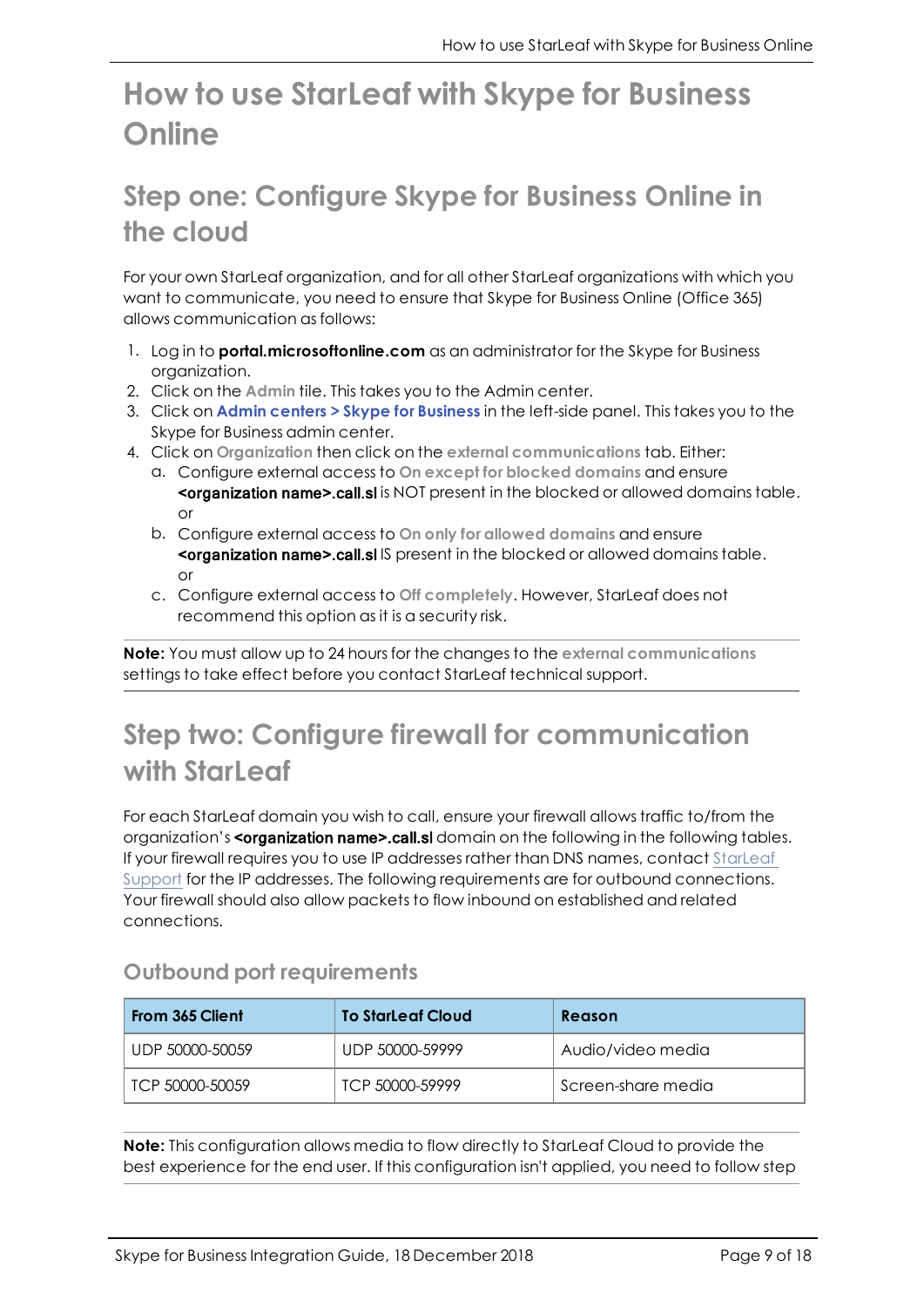three carefully to allow media to flow via the 365 servers . If you opt to follow step three without also following the instructions in step two, be aware that the quality may not be as good.

#### <span id="page-9-0"></span>**Step three: Configure firewall for communication with 365 servers in the cloud**

Successful communication between your Skype for Business Online (Office 365) clients and the StarLeaf Cloud also relies on your firewall being correctly configured for communication between the clients and the 365 server in the cloud. This is extensively documented at:

[https://support.office.com/en-gb/article/Office-365-URLs-and-IP-address-ranges-](https://support.office.com/en-gb/article/Office-365-URLs-and-IP-address-ranges-8548a211-3fe7-47cb-abb1-355ea5aa88a2?ui=en-US&rs=en-GB&ad=GB#BKMK_LYO)[8548a211-3fe7-47cb-abb1-355ea5aa88a2?ui=en-US&rs=en-GB&ad=GB#BKMK\\_LYO](https://support.office.com/en-gb/article/Office-365-URLs-and-IP-address-ranges-8548a211-3fe7-47cb-abb1-355ea5aa88a2?ui=en-US&rs=en-GB&ad=GB#BKMK_LYO)

**Note:** Ensure that both UDP and TCP connectivity is allowed.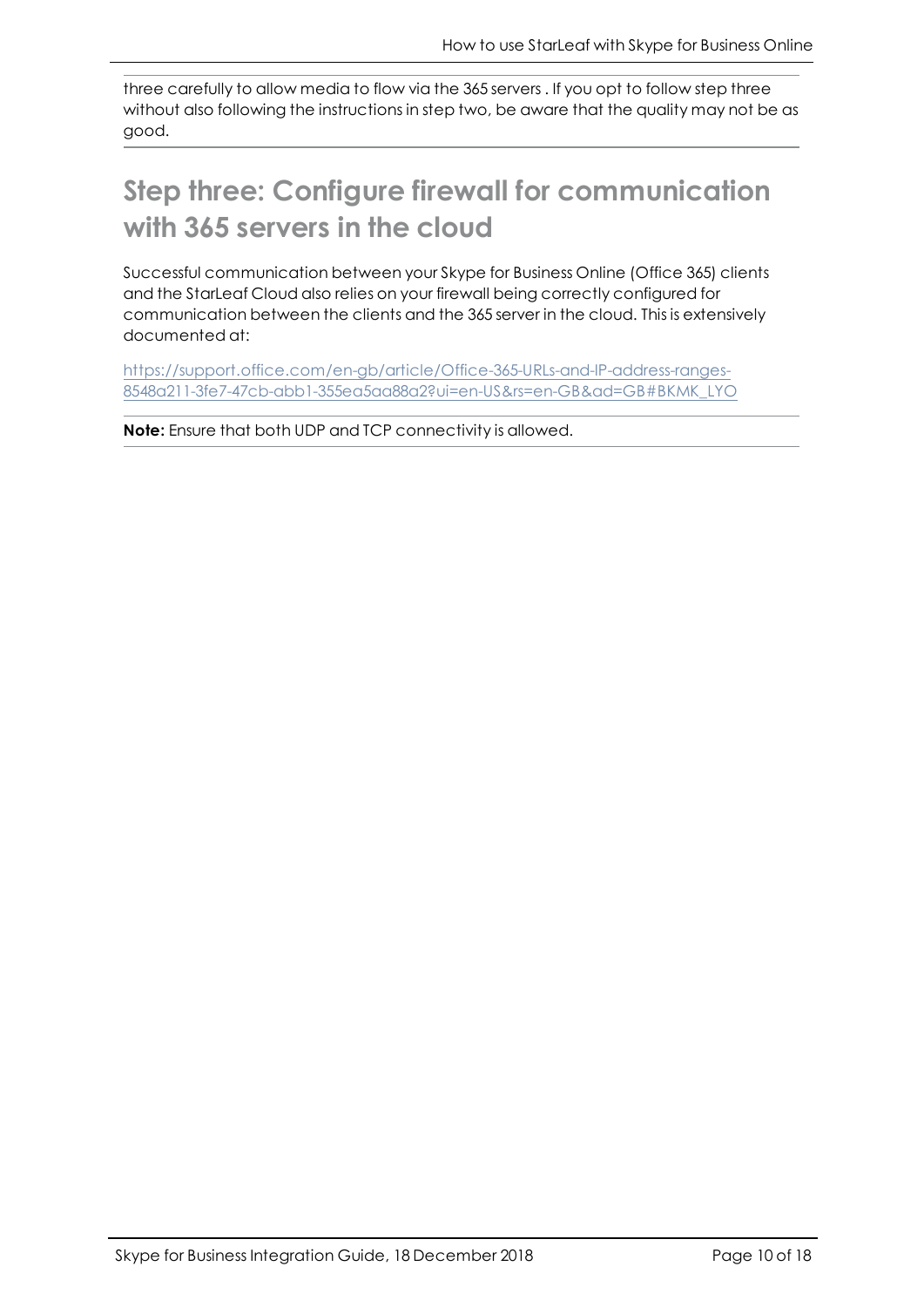# <span id="page-10-0"></span>**How to use StarLeaf with a Microsoft AVMCU**

The StarLeaf Cloud supports calls into meetings hosted by a Microsoft AVMCU.

The following calling scenarios are supported:

- <sup>n</sup> From inside a Skype for Business meeting, you can add a StarLeaf Cloud registered endpoint as a participant. This scenario includes all StarLeaf and third-party endpoints that are registered to the StarLeaf Cloud, and includes both on-premise Skype for Business and Skype for Business Online deployments. Refer to How to add a [StarLeaf](#page-10-1) Cloud [endpoint](#page-10-1) from within a Skype for Business meeting (p11), below
- <sup>n</sup> You can escalate a point-to-point Skype for Business call into an AVMCU meeting by 'inviting' a StarLeaf Cloud-registered endpoint to that call. This scenario includes all StarLeaf and third-party endpoints that are registered to the StarLeaf Cloud, and includes both on-premise Skype for Business and Skype for Business Online deployments. Refer to How to escalate a [point-to-point](#page-11-0) call to a Skype for Business meeting (p12), below
- <sup>n</sup> You can cause the Join Now button on StarLeaf Cloud room systems to light for AVMCU scheduled meetings. This scenario includes both on-premise Skype for Business and Skype for Business Online deployments. Refer to How to invite a [StarLeaf](#page-11-1) Cloud room system to a Skype for Business [meeting](#page-11-1) (p12), below. This scenario does not include third-party endpoints that are registered to the StarLeaf Cloud (and does not include StarLeaf Personal Telepresence or software clients)
- <sup>n</sup> H.323 endpoints can call into on-premise Skype for Business-hosted meetings by utilizing the Skype for Business IVR (Interactive Voice Response). Refer to How to [allow](#page-12-0) H.323 endpoints to call into on-premise Skype for [Business-hosted](#page-12-0) meetings

**Note:** Skype for Business federation and firewall requirements apply. The Skype for Business deployment hosting the conference must either have open federation or be federated with the attendee's **subdomain.call.sl** address. For more information on federation and firewall requirements, refer to one of: How to use [StarLeaf](#page-2-0) with Skype for Business Server [2015](#page-2-0) (p3), How to use [StarLeaf](#page-5-0) with Lync Server 2013 (p6), How to use [StarLeaf](#page-8-0) with Skype for [Business](#page-8-0) Online (p9). Note that for Skype for Business Online, you do not need to open any additional ports on the firewall; the ports that you have opened for your Skype for Business clients to connect to the 365 server in the cloud are sufficient.

## <span id="page-10-1"></span>**How to add a StarLeaf Cloud endpoint from within a Skype for Business meeting**

When you are in a Skype for Business meeting, you can add a StarLeaf Cloud endpoint to the meeting. In the conversation window, click the **Add participant** control in the topright of the Skype for Business meeting:



**Add participant**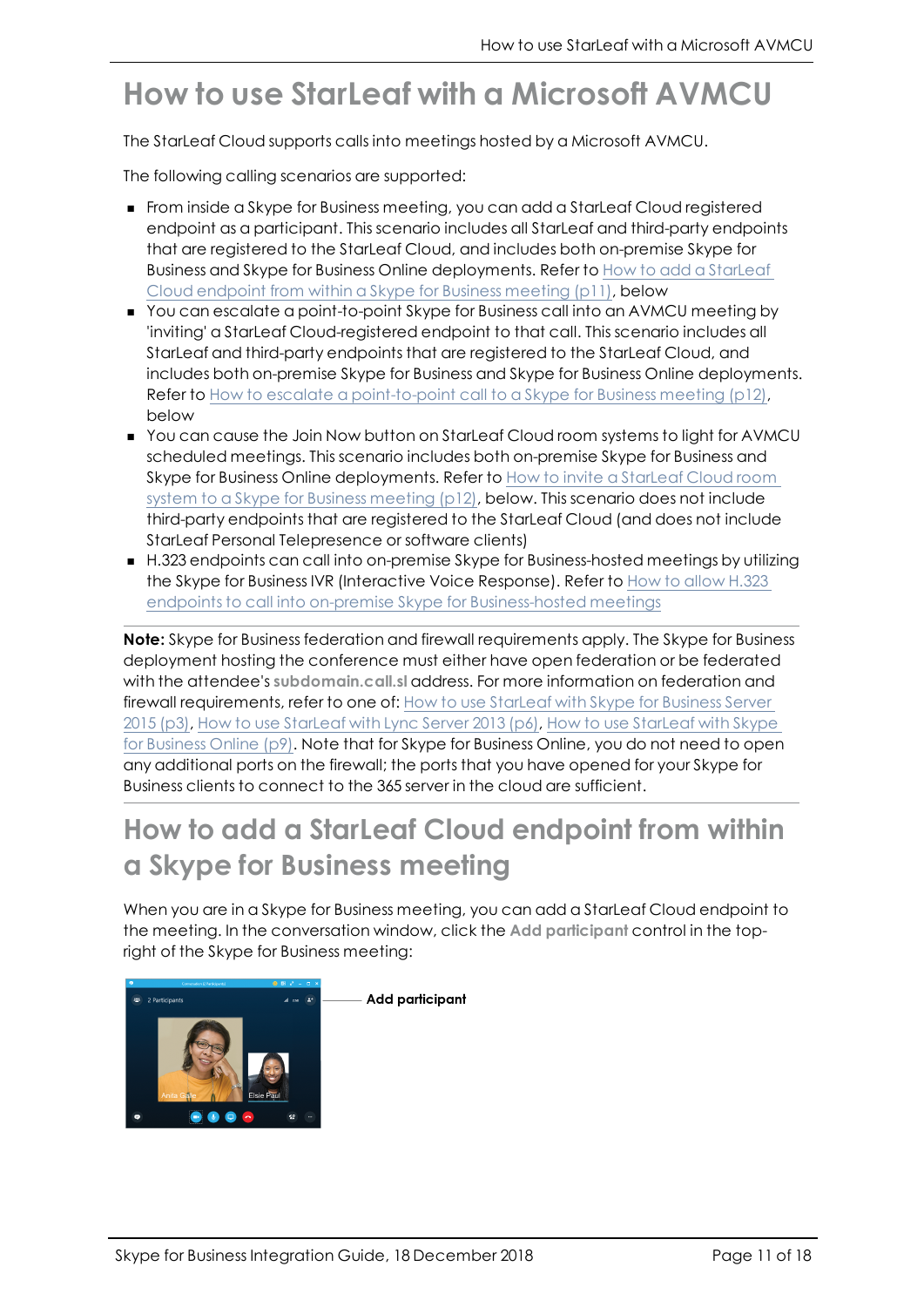<span id="page-11-0"></span>Type the video address of the participant or room system; this must be in the format: **subdomain.call.sl**. This causes the AVMCU to dial out to that participant. When the participant answers the call, they are added to the Skype for Business meeting.

## **How to escalate a point-to-point call to a Skype for Business meeting**

When you are in a Skype for Business point-to-point call with a StarLeaf Cloud endpoint, you can escalate the call to a meeting with additional Skype for Business or StarLeaf participants. In the conversation window, click the **Add participant** control in the top-right of the Skype for Business call screen:



**Add participant** 

<span id="page-11-1"></span>Type the video address of the participant or room system; this must be in the format: **subdomain.call.sl**. This causes the AVMCU to escalate the call to a meeting and to dial out to that participant. When the participant answers the call, they are added to the Skype for Business meeting.

### **How to invite a StarLeaf Cloud room system to a Skype for Business meeting**

Schedule a Skype for Business meeting and invite the StarLeaf Cloud room system to that meeting. This invite must be sent to the room's **subdomain.call.sl** video address. In the example below, we have invited **london@example.call.sl**:

|      | From            | jad.elhage@365.starleaf.com                          |
|------|-----------------|------------------------------------------------------|
| 카드의  | To              | london@example.call.sl;                              |
| Send | Subject         | Sales update                                         |
|      | Location        | Skype Meeting                                        |
|      | Start time      | 謂<br>4:30 PM<br>Tue 12/13/2016<br>All day event<br>▼ |
|      | <b>End time</b> | 謂<br>5:00 PM<br>Tue 12/13/2016<br>▼                  |

Provided that the room system has been registered in the StarLeaf Portal with this video address, the green Join Now button lights for the scheduled meeting when it begins.

**Note:** StarLeaf Cloud room systems can also receive forwarded invites. This means you can send the invite to any email address and that email recipient can forward it to a StarLeaf Cloud room system and that will also cause the Join Now button to light for that meeting.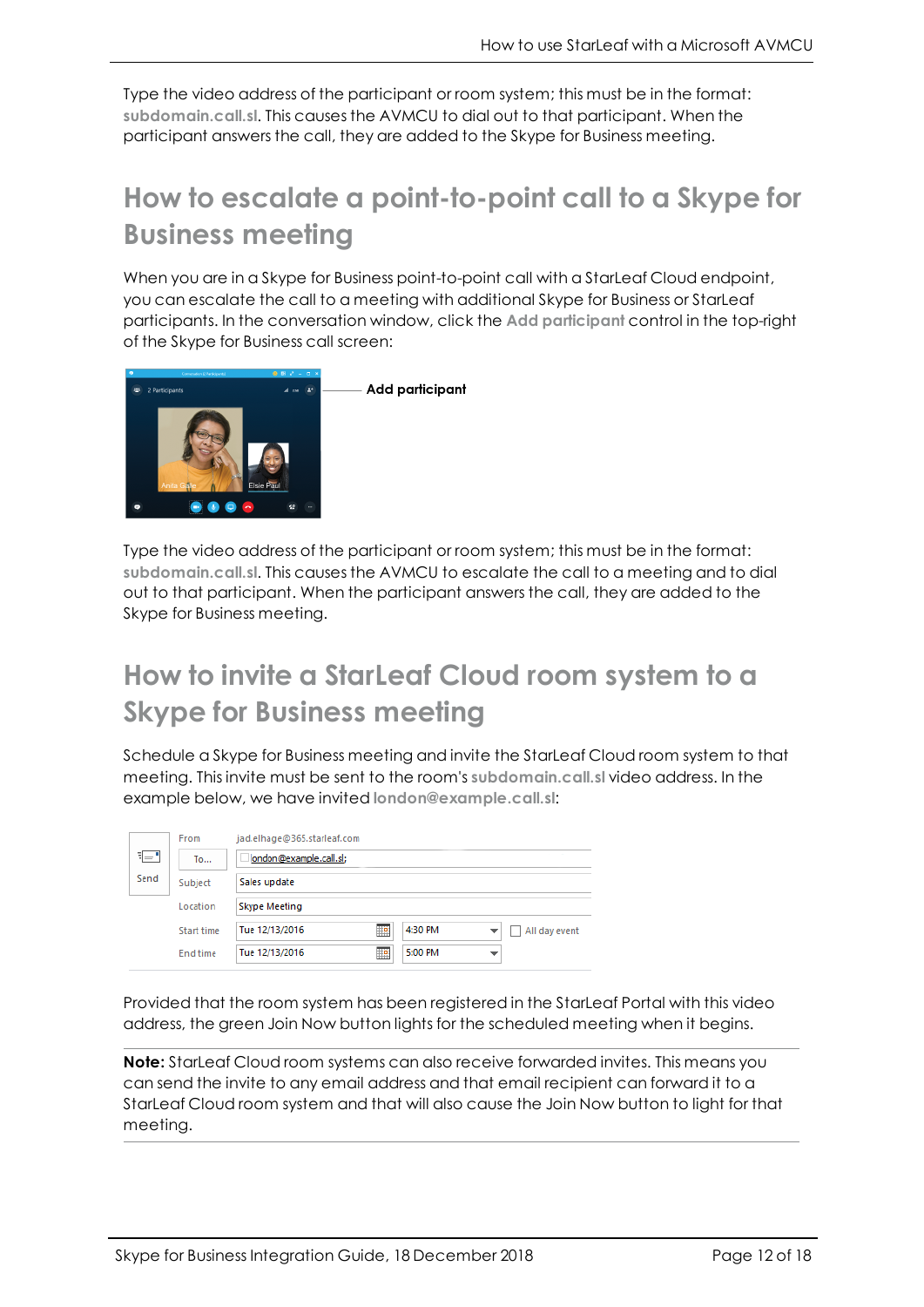**Note:** You can also integrate your StarLeaf systems with MS Exchange room booking, refer to How to integrate Skype meetings with [Exchange](#page-14-0) room booking and StarLeaf (p15). (This allows users to simply add the room to the meeting rather than having to know the **call.sl** video address of a room.)

If the meeting permissions have not been set up correctly, the StarLeaf room system may be directed to the lobby on joining the meeting. The meeting creator can add callers into the meeting from the lobby manually, or the permissions for the meeting can be edited in the **Skype Meeting Options** dialog. Under **Permissions**, set **These people don't have to wait in the lobby** to *Anyone (no restrictions)*.

| Permissions<br>Phone | Where do you want to meet online?<br>Help me decide                                                                                                                                                  |  |  |  |  |  |
|----------------------|------------------------------------------------------------------------------------------------------------------------------------------------------------------------------------------------------|--|--|--|--|--|
| About                | A new meeting space (I control permissions)<br>Each meeting I create is held in a new space with unique entry info. I choose who<br>gets in and what they can do in the meeting.                     |  |  |  |  |  |
|                      | My dedicated meeting space (less secure)<br>All meetings I create are held in the same space with the same entry info. People from<br>my company can get into the meeting at any time as presenters. |  |  |  |  |  |
|                      | These people don't have to wait in the lobby:<br>Why do I use this?                                                                                                                                  |  |  |  |  |  |
|                      | Anyone (no restrictions)                                                                                                                                                                             |  |  |  |  |  |
|                      | $\vee$ Calers get in directly                                                                                                                                                                        |  |  |  |  |  |
|                      | Announce when people enter or leave                                                                                                                                                                  |  |  |  |  |  |
|                      | Who's a presenter?                                                                                                                                                                                   |  |  |  |  |  |
|                      | Choose presenters<br>Anyone (no restrictions)                                                                                                                                                        |  |  |  |  |  |
|                      | Presenters can share content and let people into the meeting.                                                                                                                                        |  |  |  |  |  |
|                      | Do you want to limit participation?                                                                                                                                                                  |  |  |  |  |  |
|                      | Disable IM                                                                                                                                                                                           |  |  |  |  |  |
|                      | Mute all attendees                                                                                                                                                                                   |  |  |  |  |  |
|                      | Block attendees' video                                                                                                                                                                               |  |  |  |  |  |
|                      | Presenters can share audio and video.                                                                                                                                                                |  |  |  |  |  |

By default, participants are not allowed to present or share their PC unless they are a "presenter" in the meeting. Permissions for presenting need to be set in the **Skype Meeting Options** under **Permissions**.

#### <span id="page-12-0"></span>**How to allow H.323 endpoints to call into onpremise Skype for Business-hosted meetings**

**Note:** This method is for H.323 endpoints that are either registered with the StarLeaf Cloud or connected to a network that allows them to call to the StarLeaf Cloud. If your endpoints are not connected to the StarLeaf Cloud, you might need to configure your firewall; refer to Firewall configuration for calling from H.323 endpoints to the StarLeaf Cloud.

You can allow H.323 endpoints to call into on-premise Skype for Business hosted meetings.

- 1. Ensure that your Skype for Business server has the Conferencing Attendant service enabled. This provides your deployment with IVR capability (Interactive Voice Response).
- 2. Create a SIP dial-in URI for Skype for Business-hosted meetings. Microsoft has provided instructions: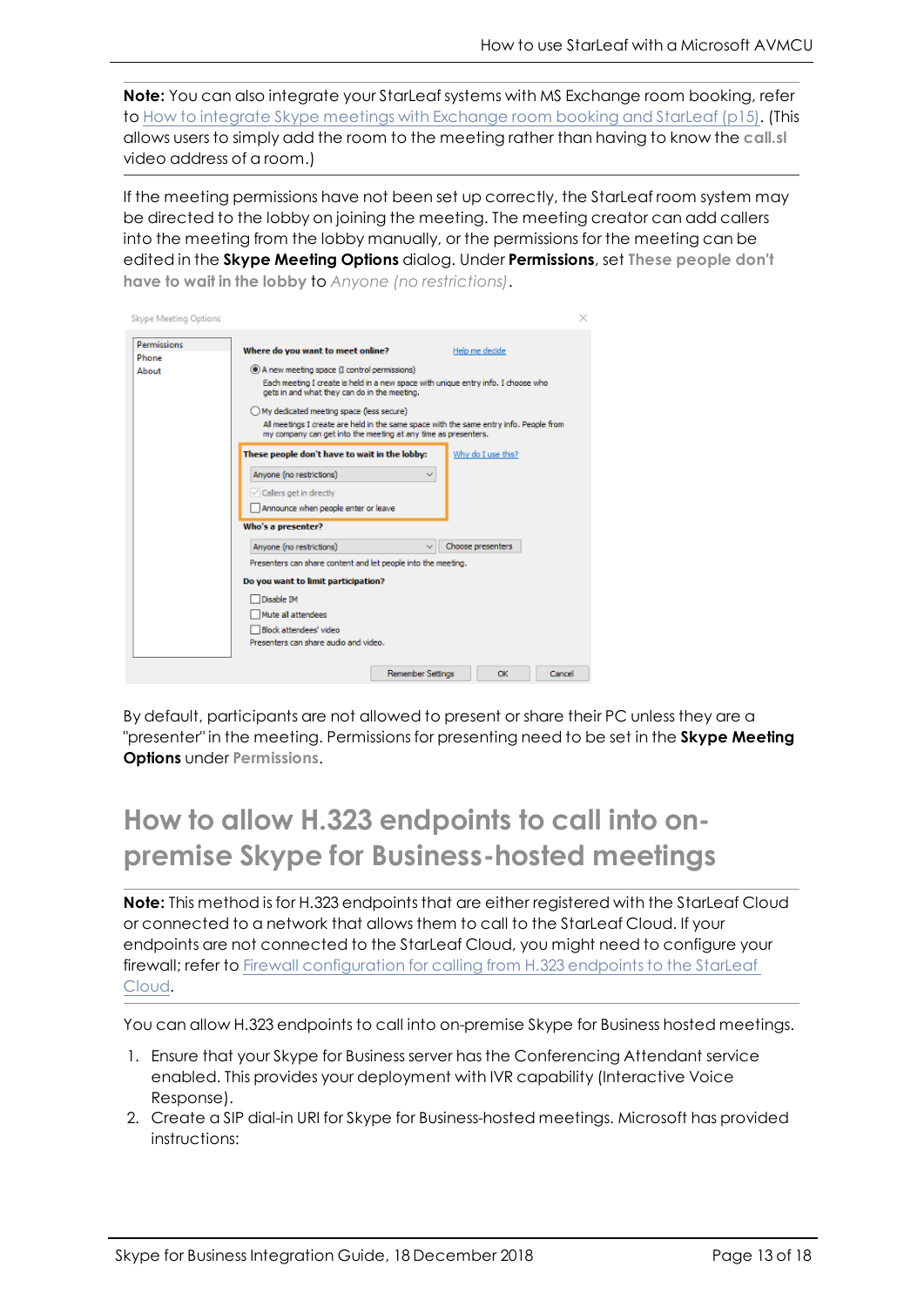- <sup>l</sup> **Lync Server 2013**: [https://technet.microsoft.com/en-us/library/gg398126](https://technet.microsoft.com/en-us/library/gg398126(v=ocs.15).aspx) [\(v=ocs.15\).aspx](https://technet.microsoft.com/en-us/library/gg398126(v=ocs.15).aspx)
- <sup>l</sup> **Skype for Business Server 2015**: [https://technet.microsoft.com/en](https://technet.microsoft.com/en-us/library/mt346050.aspx?f=255&mspperror=-2147217396#Anchor_2)[us/library/mt346050.aspx?f=255&mspperror=-2147217396#Anchor\\_2](https://technet.microsoft.com/en-us/library/mt346050.aspx?f=255&mspperror=-2147217396#Anchor_2)
- 3. Contact StarLeaf Technical Support and ask for a StarLeaf video address that redirects to that SIP URI. (In this way, H.323 endpoints dialing into a meeting will be redirected via the StarLeaf Cloud where the necessary transcoding for the call will take place.)
- 4. Modify your meeting-invite email template so that participants using H.323 endpoints will know to dial the StarLeaf video address. Microsoft has provided instructions for modifying email templates:
	- <sup>l</sup> **Lync Server 2013**: <https://technet.microsoft.com/en-us/library/gg398638.aspx>
	- <sup>l</sup> **Skype for Business 2015**: [https://technet.microsoft.com/en](https://technet.microsoft.com/en-us/library/mt426640.aspx)[us/library/mt426640.aspx](https://technet.microsoft.com/en-us/library/mt426640.aspx)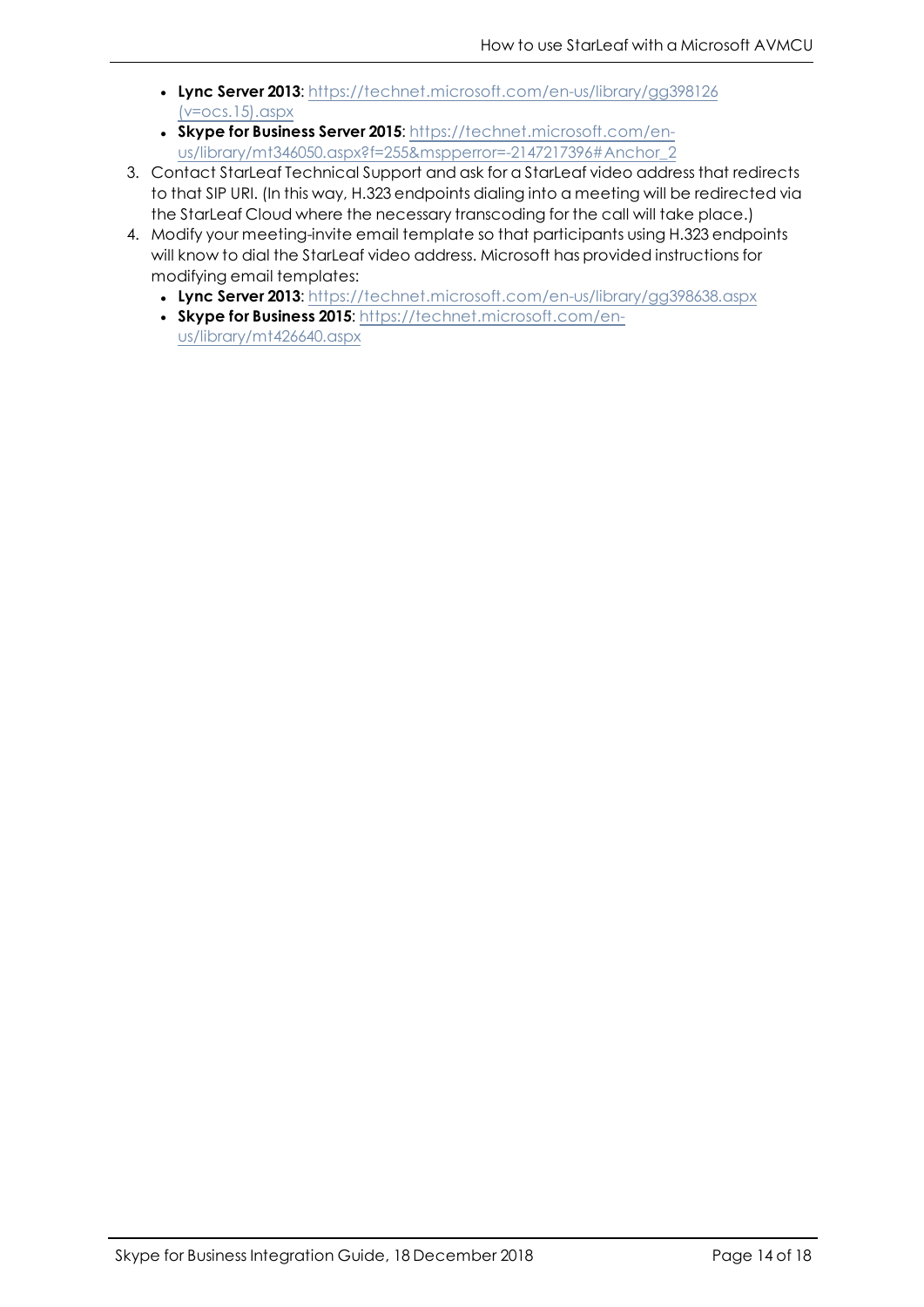# <span id="page-14-0"></span>**How to integrate Skype meetings with Exchange room booking and StarLeaf**

#### **Note:** The integration documented in this article is supported from Cloud 5.4 onwards.

In an organization with both Skype for Business users and StarLeaf Cloud room systems, people will probably want to invite those meeting room systems to meetings hosted on Skype for Business. To do this, a user must invite the **.call.sl** address of the StarLeaf Cloud room system to the Skype for Business meeting. However, users are unlikely to know that address. In addition, if your organization also uses MS Exchange for room booking, then MS Outlook auto completes the room's Exchange address (making it less likely that users will enter the correct **.call.sl** address for the room system). (Skype for Business meetings are sometimes known as AVMCU meetings.)

The solution is to integrate Skype for Business meetings with MS Exchange room booking and the StarLeaf Cloud. In this way, users can continue to invite rooms to their meetings (as they usually do) and the Exchange system will redirect those invites to the StarLeaf room system. There are two steps:

- <sup>n</sup> Configure the Exchange mailbox to redirect meeting invitations to the room's **.call.sl** address
- <span id="page-14-1"></span><sup>n</sup> Configure the StarLeaf Cloud room system with the Exchange email address

### **How to configure the Exchange mailbox to redirect meeting invitations to the '.call.sl' address**

- 1. Log in to the Exchange admin enter (as an admin).
- 2. Go to **Mail flow > Rules**.
- 3. Create a new rule.
- 4. At the bottom of this screen, select **More options**.
- 5. Set **Apply this rule if...** and add the following two rules:
	- **The recipient is... and select the name of the room account**
	- <sup>l</sup> **The message propreties...** > **include the message type** and choose **Calendaring**

|                                               | B Secure   https://outlook.office365.com/ecp/RulesEditor/NewTransportRule.aspx?ActivityCorrelationID=6c2939d9-41d |  |  |
|-----------------------------------------------|-------------------------------------------------------------------------------------------------------------------|--|--|
| new rule<br>"Apply this rule if               |                                                                                                                   |  |  |
| The recipient is<br>$\boldsymbol{\mathsf{x}}$ | 'Test Room'<br>٠                                                                                                  |  |  |
| and                                           |                                                                                                                   |  |  |
|                                               | "Selectione                                                                                                       |  |  |
| Selections:                                   |                                                                                                                   |  |  |
| The sender.                                   |                                                                                                                   |  |  |
| The recipient                                 |                                                                                                                   |  |  |
| The subject or body                           |                                                                                                                   |  |  |
| Any attachment                                |                                                                                                                   |  |  |
| Any recipient                                 |                                                                                                                   |  |  |
| The message                                   |                                                                                                                   |  |  |
| The sender and the recipient                  |                                                                                                                   |  |  |
| The message properties                        | Include the message type                                                                                          |  |  |
| A message header                              | include this classification.<br>٠                                                                                 |  |  |
|                                               | don't include any classification                                                                                  |  |  |
| Properties of this rule:                      | include an SCL greater than or equal to                                                                           |  |  |
| Audit this rule with severity level:          | include the importance level                                                                                      |  |  |
| Not specified .                               |                                                                                                                   |  |  |
| Chevron a meda fee this rule:                 |                                                                                                                   |  |  |
| <b>B</b> Galaxia                              |                                                                                                                   |  |  |

6. Do the following... Cc the message to... (enter the \*.call.sl address of the room using Check names)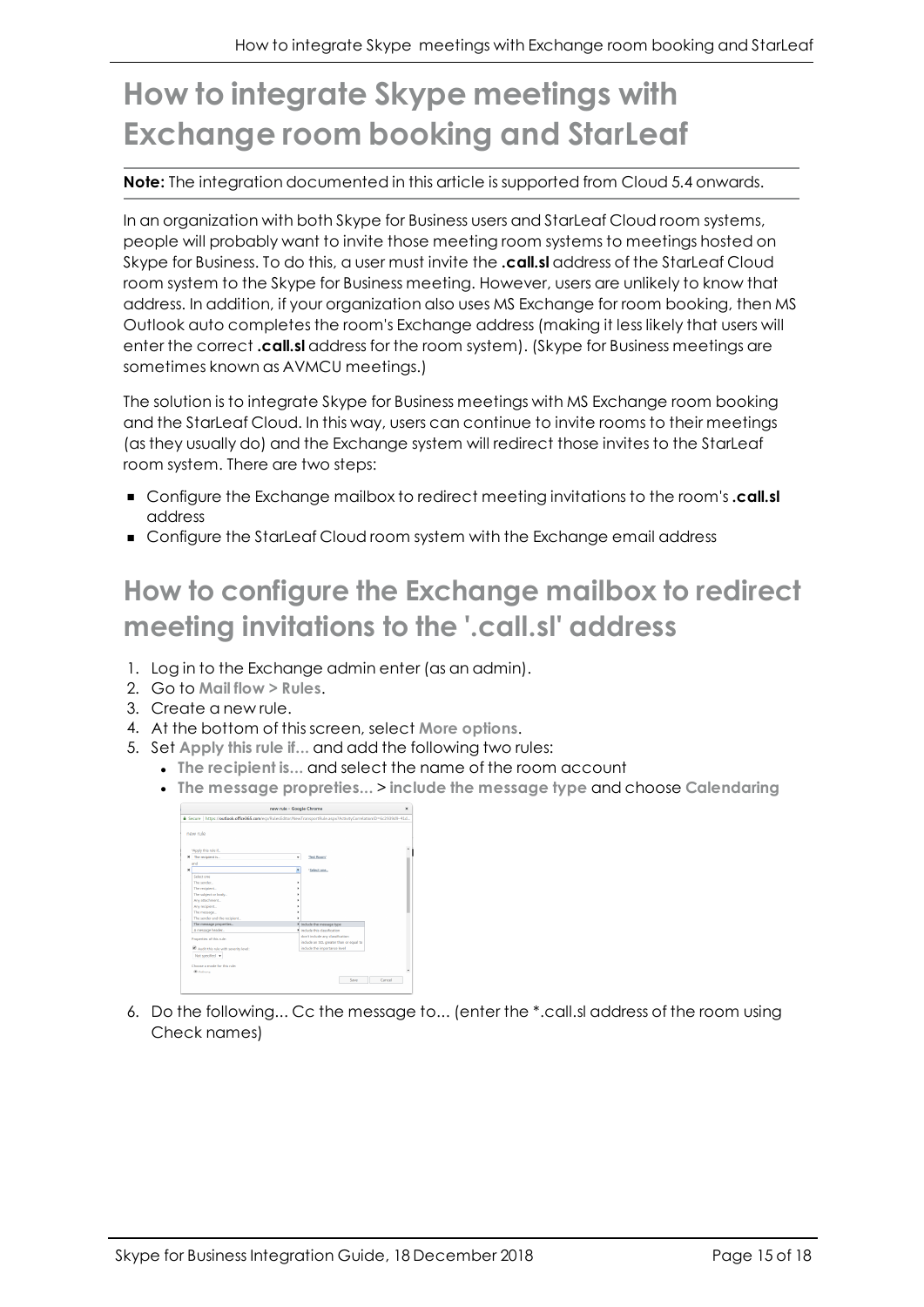#### 7. Choose **Save**.

| "Test Room"<br>٠ |                         |
|------------------|-------------------------|
|                  |                         |
| Calendaring<br>٠ |                         |
|                  |                         |
|                  |                         |
|                  |                         |
|                  |                         |
|                  |                         |
|                  |                         |
|                  |                         |
|                  |                         |
|                  | 13001@org.call.sl*<br>٠ |

#### <span id="page-15-0"></span>**How to configure the StarLeaf Cloud room system with the exchange email address**

- 1. Ensure that your organization allows room systems to be configured with an email address. If it does not, you will need to contact StarLeaf Support to have this feature enabled.
- 2. On the Portal, edit the room system. Add the room's Exchange email address in the **email address** field. In the image below, the meeting room's Exchange email address is **green.room@example.com**:

| Add room system                    |                        |  |
|------------------------------------|------------------------|--|
| $\blacktriangleright$ Meeting room |                        |  |
|                                    | Name: Green Room       |  |
| Email address:                     | green.room@example.com |  |

and the room's **.call.sl** address is **greenroom@example.call.sl**.

| Video address:       | greenroom                 | @example.call.sl |
|----------------------|---------------------------|------------------|
|                      | autocomplete              |                  |
| Directory number:    | 3001                      |                  |
| eaacy video address: | 800853001@example.call.sl |                  |
|                      |                           |                  |

#### <span id="page-15-1"></span>**Testing the configuration**

After you have redirected meeting invitations to the room system's '.call.sl' address and you have configure the StarLeaf Cloud room system with the exchange email address for that room, test that this works. For example, invite the meeting room to a conference using the room's email address and see if the Join Now button lights for the meeting.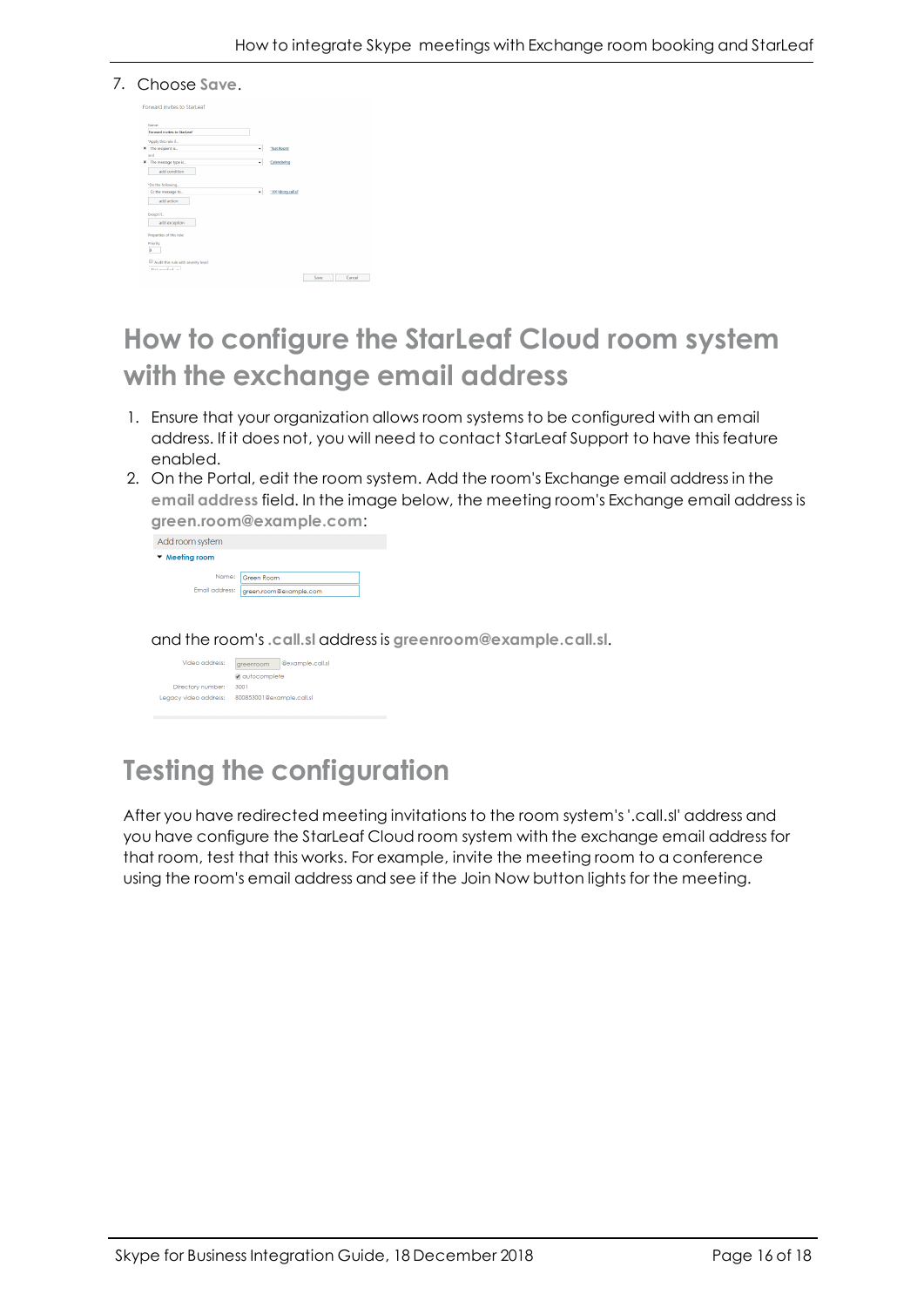# <span id="page-16-1"></span><span id="page-16-0"></span>**Troubleshooting Skype for Business integration**

### **Participants disconnect after 90 minutes**

There is an issue where non-Skype for Business participants will drop from a Skype for Business meeting after exactly 90 minutes. This is due to the Microsoft settings.

If you have on-premise Skype for Business, you can control these settings; for Skype for Business Online, you cannot.

Skype for Business Server has a setting which controls how long anonymous users are allowed in a meeting.

The setting is **AnonymousUserGracePeriod** and the default value is 90 minutes.

You can check the value with this shell command:

#### Get-CsUserServicesConfiguration

For more information, refer to Microsoft documentation.